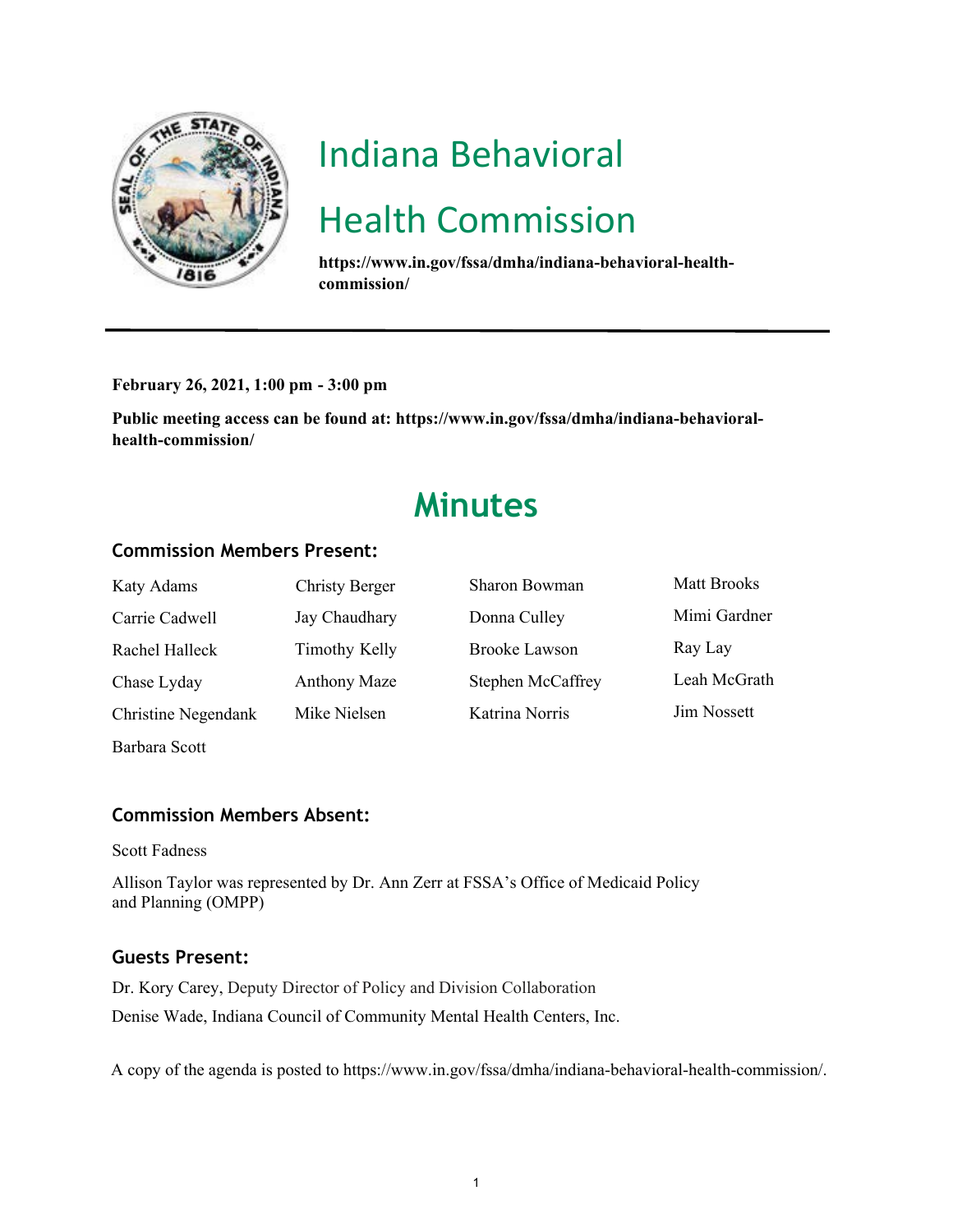The commission members were notified the live recording and livestreaming for the public was in progress.

#### **The following items were discussed:**

#### **Item 1: Commission Member Roll Call**

#### **Item 2: Overview of the Meeting Topics**

#### **Outcome:**

• J. Chaudhary outlined this meeting would focus on finance of behavioral health care.

#### **Item 3: Review of December 2, 2020 Minutes**

#### **Outcome:**

- The Commission voted on the minutes.
	- o M. Brooks moved to approve the minutes, seconded by R. Lay, none opposed, there were no abstentions, the minutes were approved.

#### **Item 4: Public Financing**

#### **Outcome:**

- J. Chaudhary presented an overview of State appropriations for fiscal year 2021, an overview of federal funding sources, and an overview of funding challenges in behavioral health care.
	- o C. Cadwell requested additional information "of how Medicaid managed care works in relationship to State and in particular education on "in lieu of" Medicaid options."
- Dr. Maria Hanzlik, PsyD, HSPP presented an overview of funding for the private sector of behavioral health care including, financial sustainability, reimbursement examples, threats of "clawback" and imposition of inappropriate care guidelines and proposed solutions.
	- o Proposed solutions include an annual cost of living increase for private practitioners, a rate increase based on merit, include incident-to-billing services permitted across payors (this supports addressing barriers related to supporting trainees as well), and insurance company collaboration with mental health associations to support a solution-oriented collaboration.
		- C. Cadwell shared organizations experience similar pressures and barriers, questioned why private providers do not bill/accept Medicaid?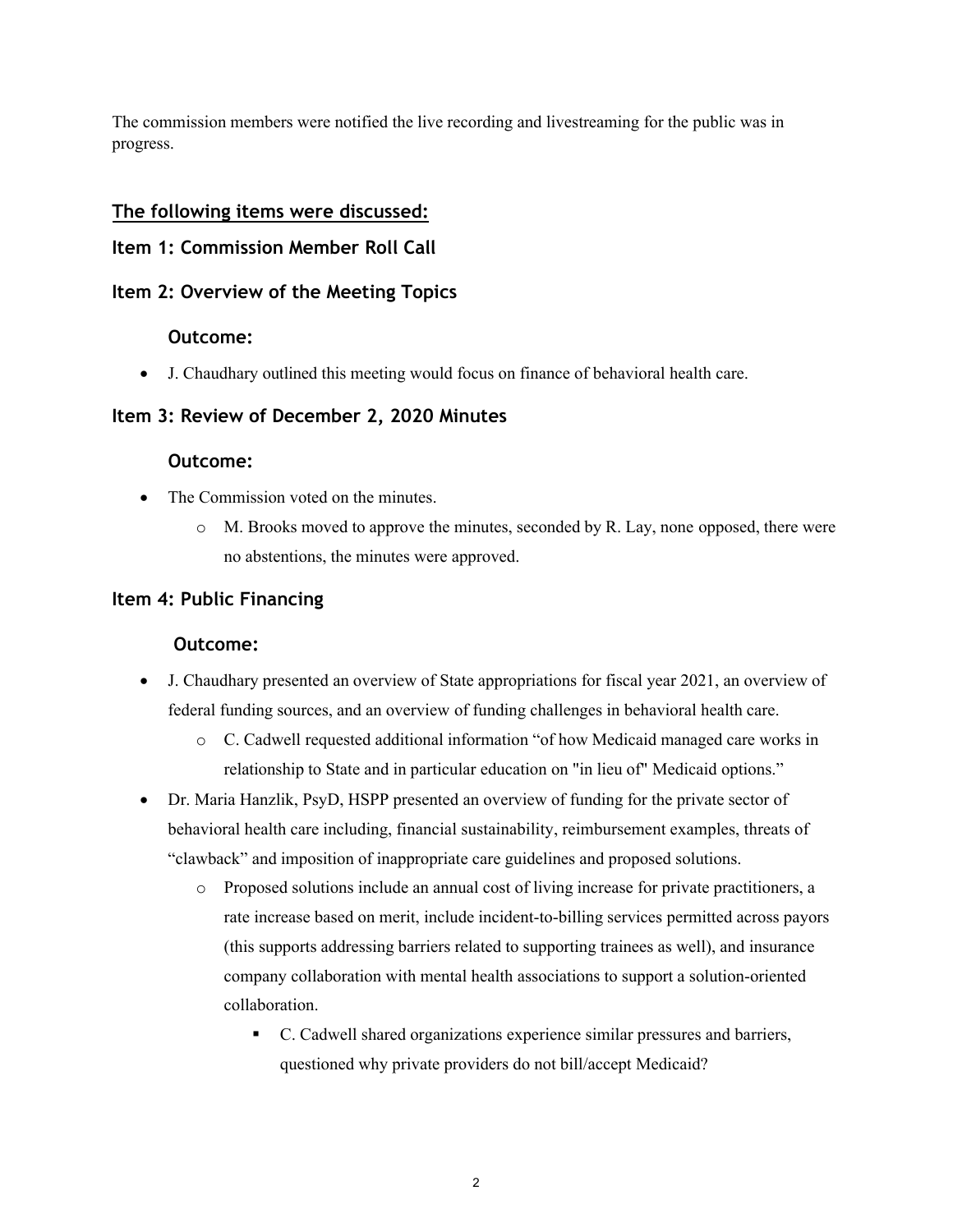- A: Medicaid is one of the lowest payors, the documentation requirements are burdensome (includes treatment plan reviews), limitations in plans (units), and delays in reimbursement.
- B. Scott What percentage of private practitioners are available that do accept insurances?
	- A: No concrete rates. Practitioners toil over whether to accept insurances or go fee-for-service. There will be a large subset that might not access care with fee-for-service.
- J. Chaudhary explored with Commission Members feedback regarding lack of access to care.
	- A: Individuals cannot find providers, have to shop within the limits of insurance.
		- o The Commission discussed how lack of access impacts morale of providers and contributes to the cost of untreated mental illness.
- C. Cadwell advocated the "business of care" relies on following the money, which in turn impacts how an individual access care and received advocacy in care.
- B. Scott asked through the chat messaging "What are the typical diagnostic categories the private practice groups serve? Is there a difference from what the CMHCs serve or is it more coverage differences?"
- S. Bowman agreed with Dr. Hanzlik's presentation, emphasized the need for trainee supports; advocated for the Commission to prioritize solutions that focus on identities of providers and those impacts on access to care, as well as the use of telehealth to access care.
- J. Chaudhary acknowledged the redundancies and burdens in documentation impacting care, advocated for a need to collaborate across business and political sectors to impact climate.
- K. Norris advocated for focus on rural areas and access to care, considerations of increase in suicide due to stigma and lack of access to care.
- C. Lyday noted barriers in staffing positions, provided example of having three open positions, but cannot fill; advocated for a recruitment plan to attract professionals.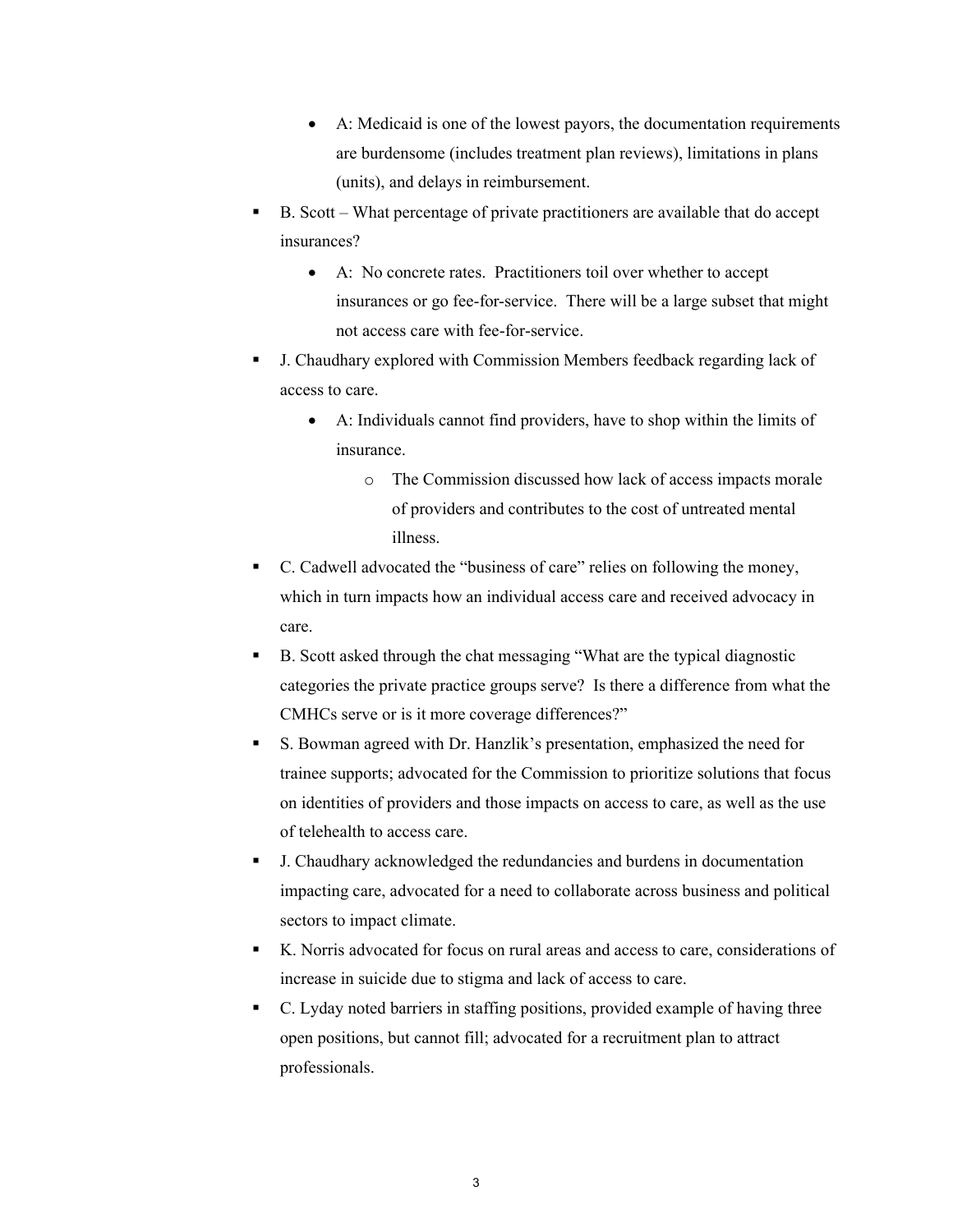- J. Chaudhary advocated for celebrating behavioral health providers similarly to first responders.
- R. Lay shared as both a professional and a patient, individual's perception of their needs and care is based on their acceptance of denial, thanked providers present.
- Dr. Hanzlik reiterated the need to collaborate with mental health associations to evolve change.
- B. Scott advocated for the Commission to receive the presentation by Bowen Center at IU the Workforce Development group received.
- K. Norris advocated for collaborative efforts between social work associations and rural health care programs, volunteered to support a focus on rural health care.

### **Item 5: Presentation and Discussion of IN Behavioral Health Commission Subgroups**

#### **Outcome:**

- J. Chaudhary noted the proposed plan is a demonstration of the complexity of the need; the plan will be a tool to steer future meetings and the progression of the Commission.
	- o C. Cadwell's suggestion to change subgroup Equity/Workforce to Workforce only so equity can be examined through all the subgroups.
		- R. Halleck emphasized equity is a priority for the Commission.
	- o 1. Children and Families
		- C. Berger asked if this group would merge with the Commission for Improving the Status of Children (CISC) or if the two Commissions would function separately.
			- J. Chaudhary advised decisions will be made based on the evolution of the work.
			- R. Halleck advised to anticipate collaborations.
	- o 2. Overall Mental Health Well Being
		- No comments
	- o 3. Suicide Prevention/Crisis (may merge into a larger initiative)
		- No comments during the meeting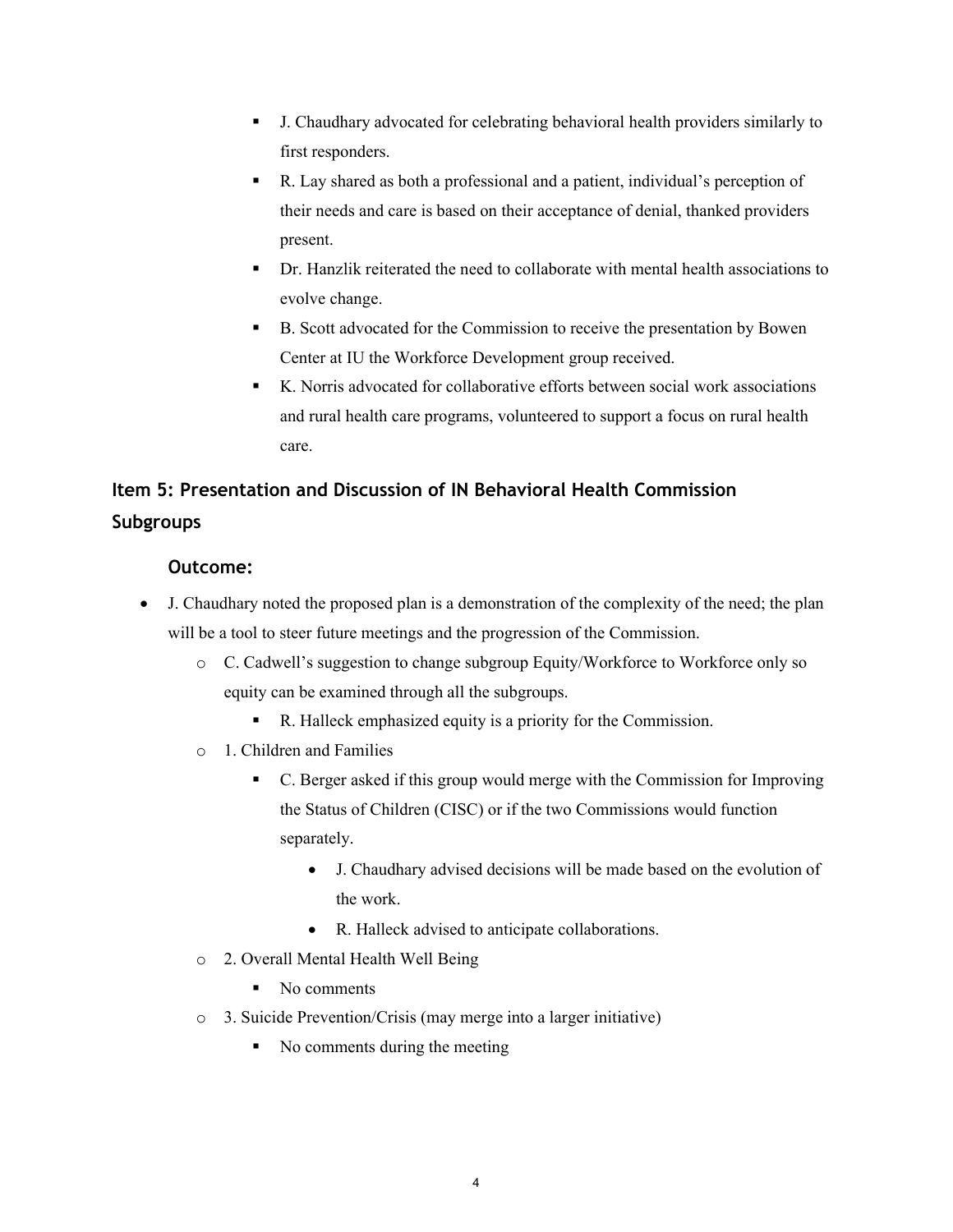- S. Bowman shared in the chat messaging feature DMHA's Suicide Prevention Director Chris Drapeau has reached out to her to advocate ensuring suicide prevention be a consideration of the Behavioral Health Commission.
- o 4. Workforce
	- No comments
- o 5. Continuity of Care
	- B. Scott requested a definition of behavioral health systems
		- A: J. Chaudhary advised all systems an individual may use throughout their lifespan.
- o 6. Criminal Justice System
	- B. Scott advised she does not agree with the explanation of this group being linked to behavioral health system ineffectiveness.
	- M. Brooks advised payor issues when individuals are in detention.
	- J. Chaudhary advises to consider all aspects of the system and the causal language of the subgroup explanation can be removed.
	- R. Halleck there are a lot of reasons why the behavioral health system are not able to address needs that impact individuals also being a part of the criminal justice system.
	- S. McCaffrey advised a helpful strategy for each group would be to review the explanation of the subgroup and develop a mission and vision statement to guide each group.
	- K. Norris advocated trends data since the 1960s has been consistent, use the subgroup opportunities to not blame the patients, celebrate their value.
- o Review of inquiries across each subgroup
	- (1) Funding (Block grants and other federal funding, state dollars, local tax revenue, Medicaid, private insurance, philanthropy, and other sources of funding), (2) Rapid Access to High Quality Care, (3) System Design, and (4) Equity are all required inquiries across subgroups.
	- Other potential areas of subgroup assessment are: data; integration with other systems and going to where the people are who need prevention; early intervention and/or treatment; recovery supports, social determinants of health and the whole health model; administrative burden/red tape; utilization of technology; strategies designed to encourage collaboration, transparency, and innovation in mental health care delivery